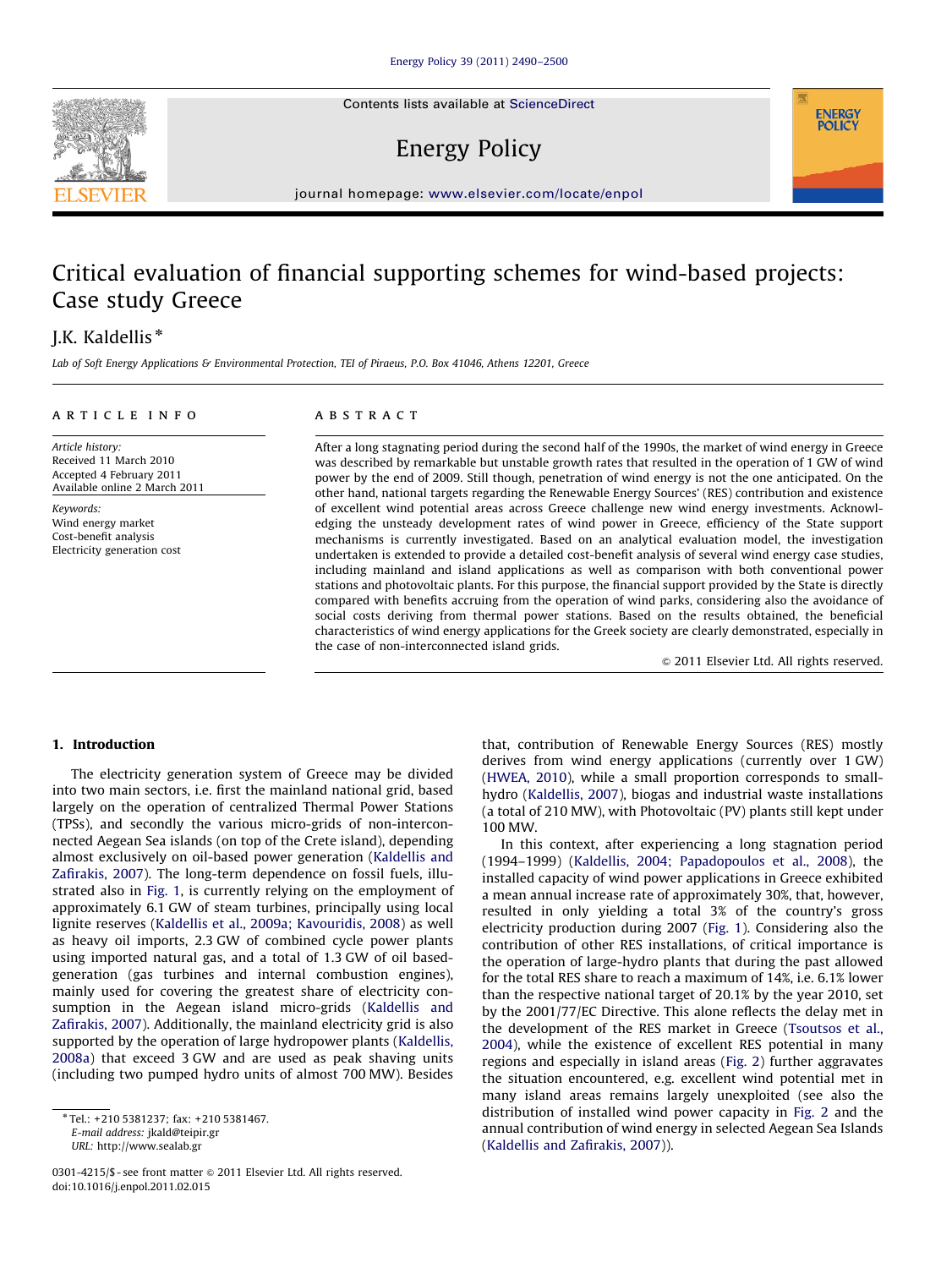

<span id="page-1-0"></span>

Fig. 1. Time evolution of the Greek national fuel mix in comparison with the respective growth of installed wind power capacity.



**WIND & SOLAR ENERGY POTENTIAL IN GREECE IN COMBINATION** WITH INSTALLED WIND ENERGY CAPACITY (END OF 2009)

Fig. 2. Wind and solar potential map of Greece along with the geographical distribution of wind power applications at the end of 2009.

Acknowledging the relatively slow development rates of RES installations in Greece, efficiency of the current status support mechanisms ([Tsoutsos et al., 2008](#page--1-0)) should be evaluated. More specifically, in the present study, an attempt is made in order to critically review – on the basis of a detailed quantification methodology – the efficiency of the State-funded financial support mechanisms for wind energy [\(Lewis and Wiser, 2007; Hiroux](#page--1-0) [and Saguan, 2010](#page--1-0)) in the Greek territory. Based on an extensive cost-benefit analysis, gains or losses accruing from the support of wind energy applications by the local State and ultimately the local society shall either ground the rationale of a wind-based electricity generation policy or designate the inefficient character of these measures, leading either to their reformation or the shift of support to other energy solutions available. For this purpose, a number of case studies capturing the entire range of wind energy applications in the Greek territory are currently examined, providing direct comparison results with both thermal power and other RES solutions (PV applications in particular), in either the mainland or the non-interconnected island areas. Prior to that, a brief description of the existing support framework introduces